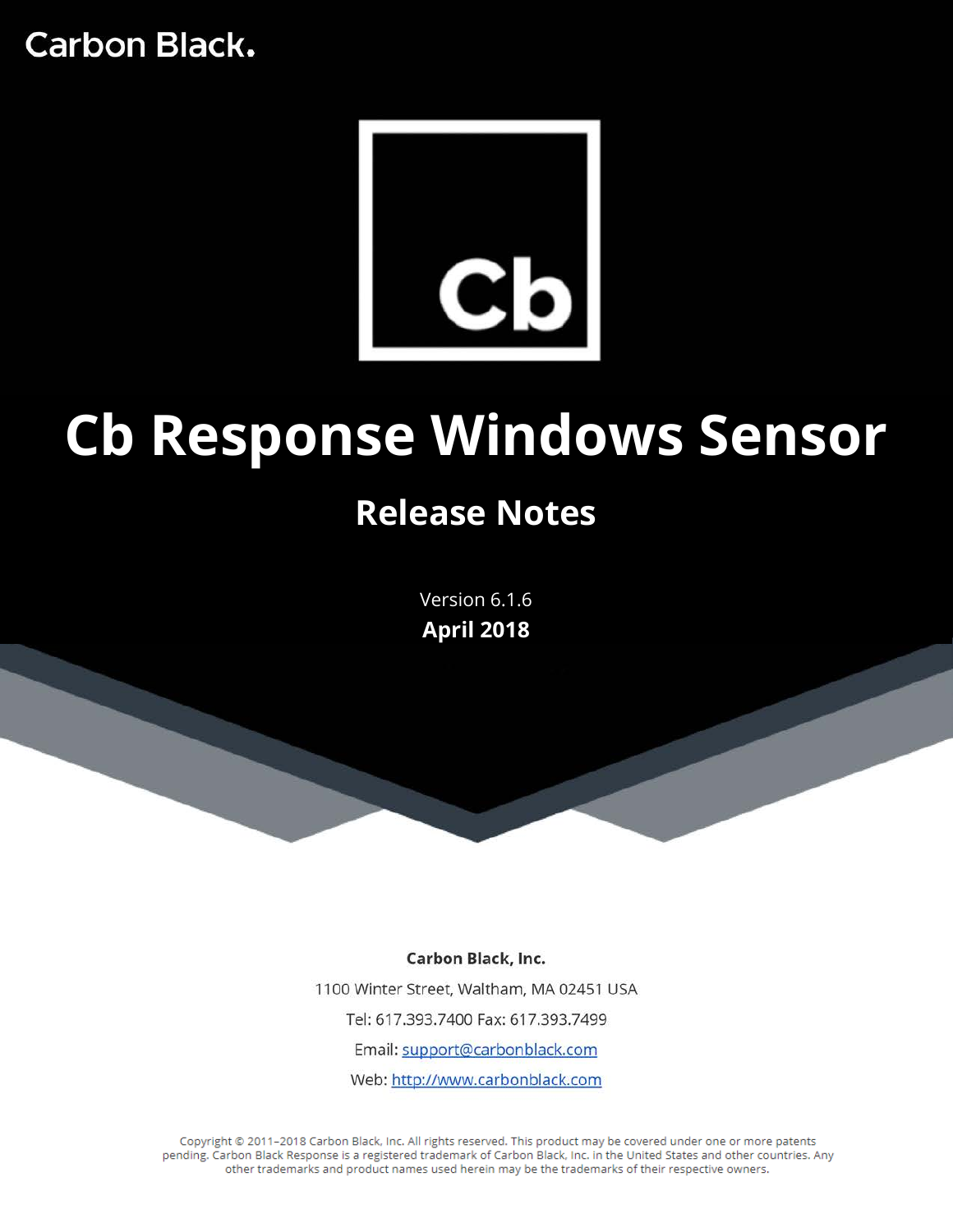## **Introduction**

This *Cb Response Windows Sensor Release Notes* document for version 6.1.6 provides information for users upgrading from previous versions as well as users new to the product. It consists of the following major sections:

- **[Corrective Content](#page-2-0)** Describes issues resolved by this release as well as more general improvements in performance or behavior.
- **[Known Issues and Limitations](#page-2-1)** Describes known issues or anomalies in this version that you should be aware of.
- **[Contacting Carbon Black Support](#page-4-0)** Describes ways to contact Carbon Black Technical Support, and details what information to have ready so that the technical support team can troubleshoot your problem.

This document is a supplement to the main Cb Response product documentation.

#### Purpose of this Release

Cb Response v6.1.6 Windows Sensor release is intended to provide *bug fixes and performance improvements.*

**Note:** Cb Response sensor releases are cumulative and include all changes and fixes from previous releases

#### Documentation

The standard user documentation for Cb Response product includes:

- **Cb Response User Guide:** Describes Cb Response feature functionality in detail, plus administrative functions, including installing the Cb Response server and sensors.
- **Cb Response Server/Cluster Management Guide**: Explains how to install and manage Cb Response servers and clusters.
- **Cb Response - Server Sizing Guide:** Provides details on infrastructure sizing for Cb Response server.
- **Cb Response API**: Documentation for the Cb Response API is located at [https://developer.carbonblack.com.](https://developer.carbonblack.com/)

Additional documentation for special tasks and situations is available on the [Carbon Black User](https://community.carbonblack.com/)  [eXchange.](https://community.carbonblack.com/)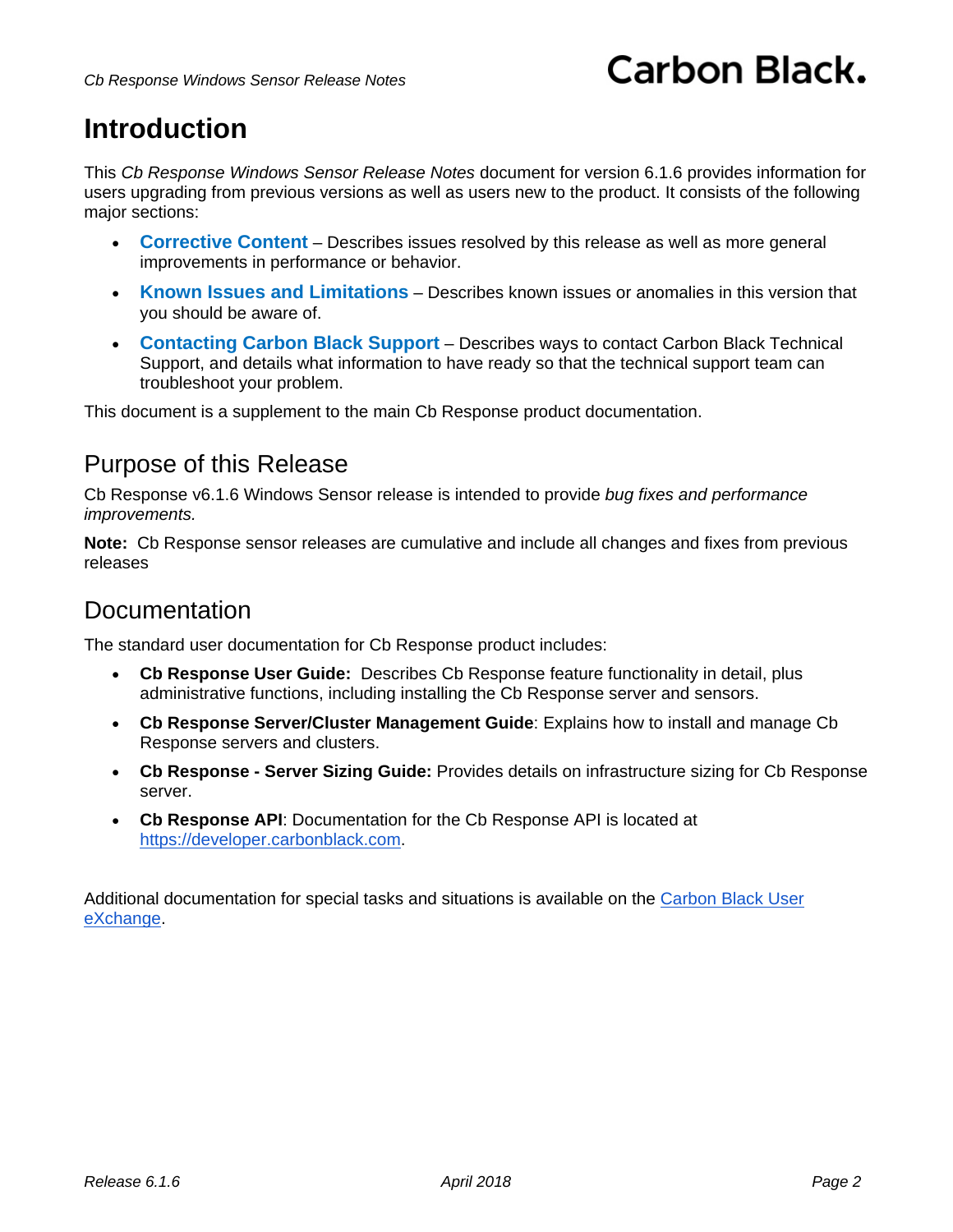## Sensor Operating Systems

Cb Response sensors interoperate with multiple operating systems and Cb Response server releases.

- For the most up-to-date list of supported operating systems for Cb Response sensors (and all Carbon Black products), refer to the following location in the Carbon Black User eXchange: <https://community.carbonblack.com/docs/DOC-7991>
- Cb Response sensors included with Cb Response server releases are compatible with all server releases going forward. However, they are incompatible with Cb Response server releases prior to the version they shipped with.

#### Technical support

Cb Response server and sensor update releases are covered under the Customer Maintenance Agreement. Technical Support is available to assist with any issues that might develop during the upgrade process. Our Professional Services organization is also available to assist with the upgrade process to ensure a smooth and efficient upgrade installation.

**Note:** Before performing the upgrade, Carbon Black recommends reviewing content on the User eXchange for the latest information that supplements the information contained in this document.

## <span id="page-2-0"></span>**Corrective Content**

This Cb Response Windows Sensor release (6.1.6.80405) provides the following corrective content changes:

- Refactored some of the filestore initialization to address miscellaneous driver stability issues. [CB-18176, CB-18563, CB-18570]
- Adjusted the health score algorithm with contemporary baseline values. [CB-17724]

## <span id="page-2-1"></span>**Known Issues and Limitations**

#### **Disabling DNS Name Resolution For NetConn Events**

Customers have observed that the Windows sensor can report high CPU utilization by the Carbon Black service ('cb.exe') on machines with a continually large number of network connections (e.g. DHCP/DNS servers, Domain Controllers, etc.). To help alleviate the high CPU utilization, without having to disable collection of network connection events, the windows sensor can be configured to disable DNS name resolution in data collection for network connection events by configuring the windows registry key:

[HKEY\_LOCAL\_MACHINE\SOFTWARE\CarbonBlack\config]

"DisableNetConnNameResolution"=dword:00000001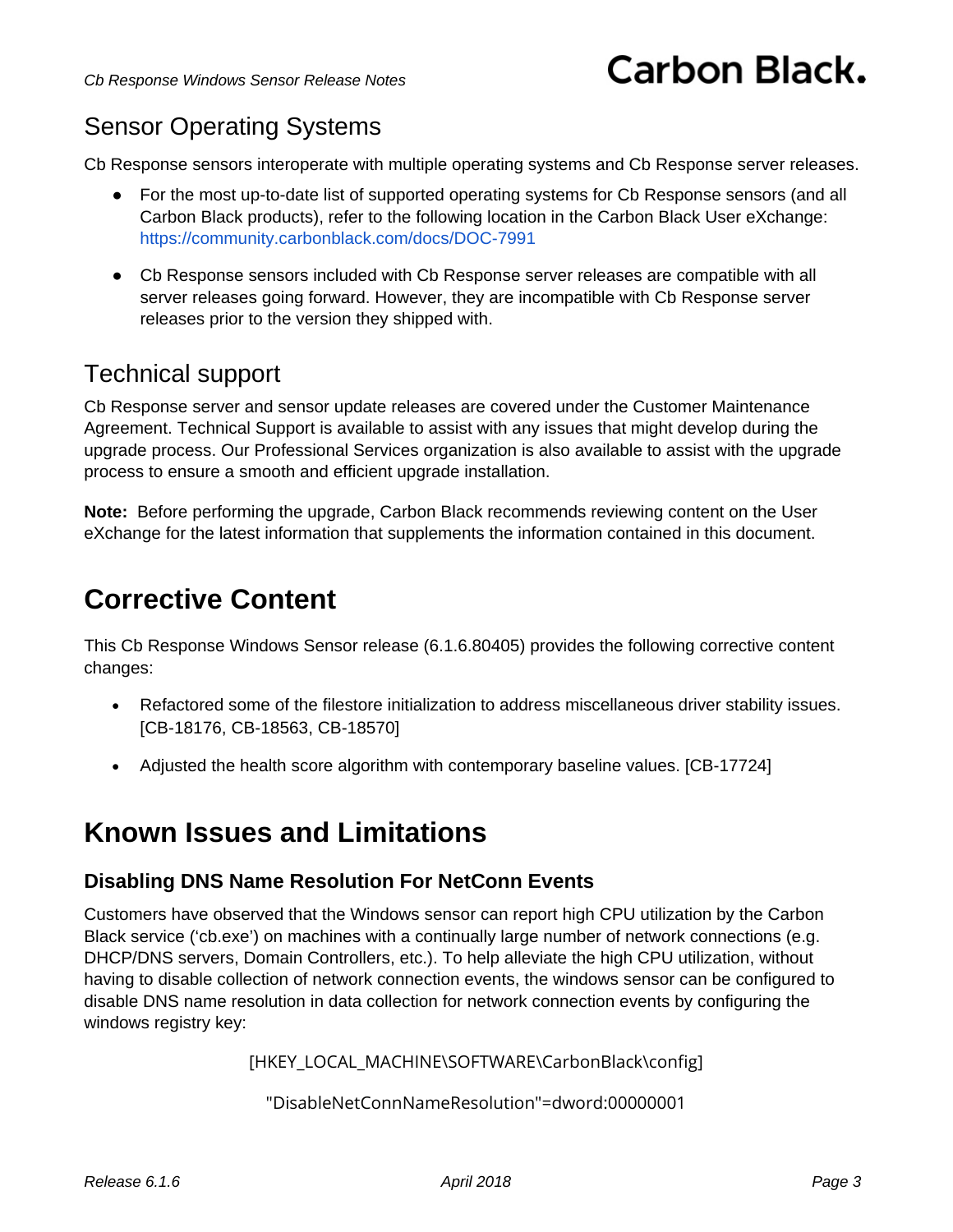#### **Cb Entries Remaining in Add/Remove Programs**

Customers uninstalling their Cb Response Windows sensor through uninst.exe will notice remaining Cb entries in the Add/Remove Programs window.

#### **Cb Branding Is Different Between MSI and EXE Installers**

Customers using the Add/Remove Program window to manage their Cb Response installation should be aware that the Cb branding between the MSI and EXE installers is different.

#### **Disproportionate Cb Logo on Install Wizard**

Customers running the .exe installer may notice a disproportionate Carbon Black logo appearing on the Install Wizard

#### **Install/Uninstall & Upgrade/Downgrade of Sensor on WinXP & WinServer2003 Requires Reboot**

Customers running the Windows sensor on a Windows XP or Windows Server 2003 machine should note that a reboot of the machine will be required for all install/uninstall and upgrade/downgrade methods in order to successfully load and unload Cb drivers.

#### **Cb Protection Upgrade Needed**

Customers running Cb Protection to tamper protect the Cb Response Sensor and do not opt-in to CDC will need to update their tamper rule settings for Cb Protection to the latest "Cb Response Tamper Protection" Rapid Config (if running CbP 8.0) or Updater (if running CbP 7.x) in order to successfully upgrade/downgrade their Cb Response sensor. Please contact technical support to obtain the latest Rapid Config or Updater for CbP.